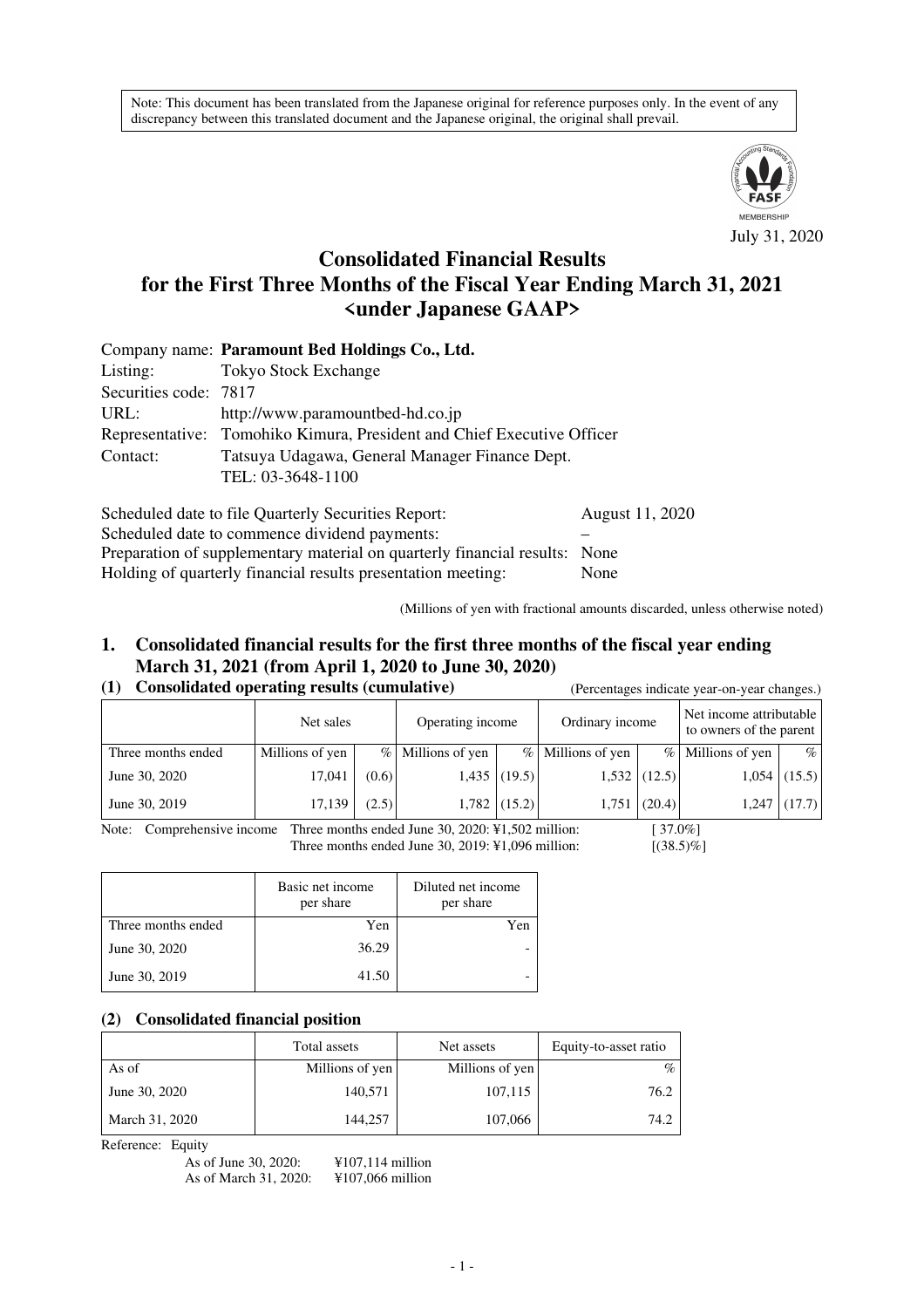## **2. Dividends**

|                                                    | Dividends per share      |                    |                   |                 |        |  |
|----------------------------------------------------|--------------------------|--------------------|-------------------|-----------------|--------|--|
|                                                    | First quarter-end        | Second quarter-end | Third quarter-end | Fiscal year-end | Total  |  |
|                                                    | Yen                      | Yen                | Yen               | Yen             | Yen    |  |
| Fiscal year ended<br>March 31, 2020                | $\overline{\phantom{m}}$ | 50.00              | -                 | 50.00           | 100.00 |  |
| Fiscal year ending<br>March 31, 2021               |                          |                    |                   |                 |        |  |
| Fiscal year ending<br>March 31, 2021<br>(Forecast) |                          | 50.00              |                   | 50.00           | 100.00 |  |

Note: Revisions to the dividends forecasts most recently announced: None

## **3. Consolidated earnings forecasts for the fiscal year ending March 31, 2021 (from April 1, 2020 to March 31, 2021)**

(Percentages indicate year-on-year changes.)

|                                         | Net sales          |                 | Operating income   |                 | Ordinary income    |               | Net income<br>attributable to<br>owners of the parent |        | Basic net<br><i>n</i> come<br>per share |
|-----------------------------------------|--------------------|-----------------|--------------------|-----------------|--------------------|---------------|-------------------------------------------------------|--------|-----------------------------------------|
|                                         | Millions of<br>yen | $\mathcal{O}_0$ | Millions of<br>yen | $\mathcal{O}_0$ | Millions of<br>yen | $\%$          | Millions of<br>yen                                    | $\%$   | Yen                                     |
| Six months ending<br>September 30, 2020 | 36,500             | (6.5)           | 3,500              | (29.2)          |                    | 3,700 (24.80) | 2,600                                                 | (24.7) | 89.46                                   |
| Fiscal year ending<br>March 31, 2021    |                    |                 |                    |                 |                    |               |                                                       |        |                                         |

Note: Revisions to the earnings forecasts most recently announced: Yes

As it is difficult to make rational calculations of COVID-19's global spread impact at present, we have not yet established forecasts for the fiscal year ending March 2021.

We will make an announcement regarding consolidated earnings forecasts promptly as soon as we are able to do so, while keeping an eye on future trends.